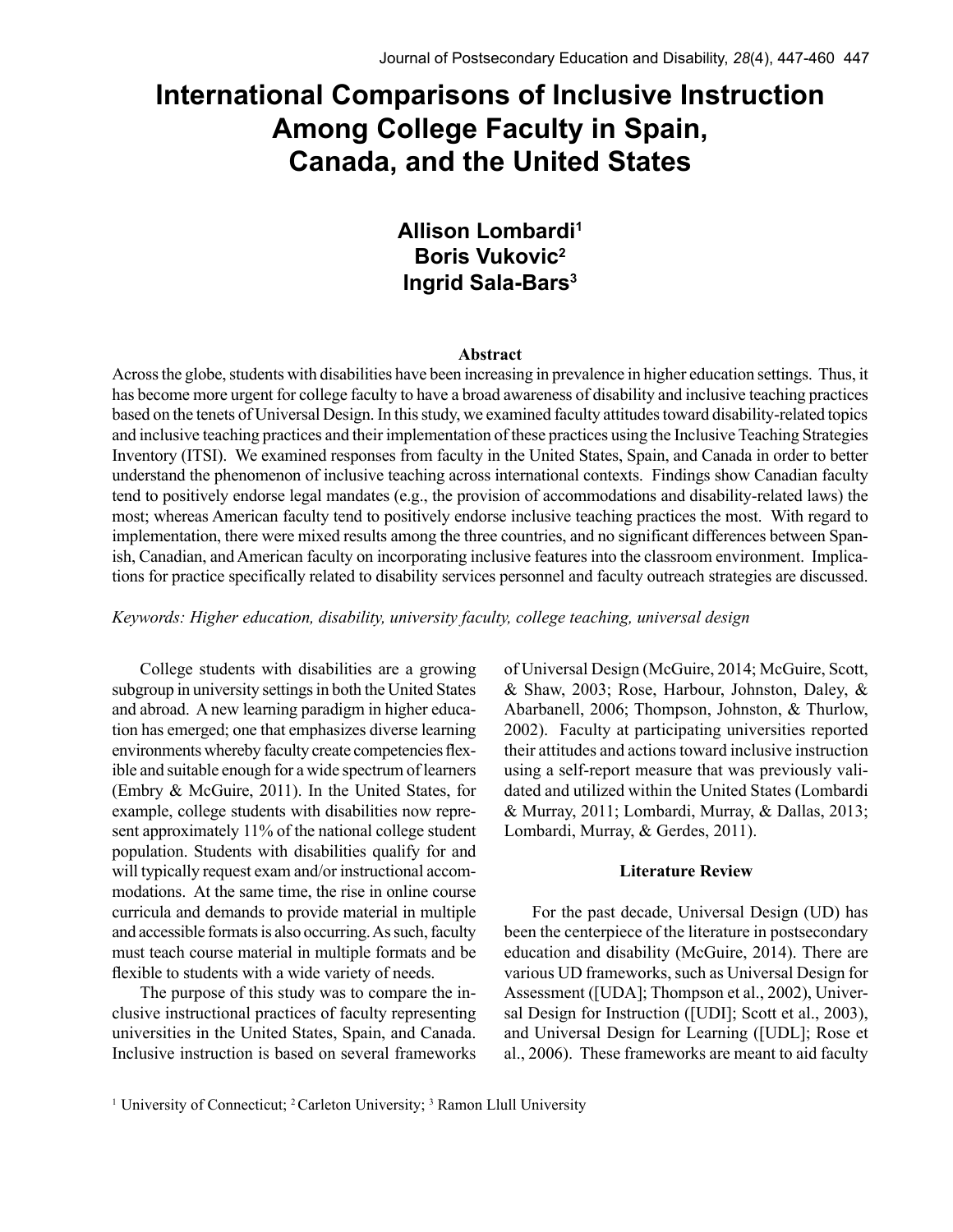in promoting maximum usability and accessibility in the planning, delivery, and evaluation stages of instruction. Ultimately, the various UD frameworks promote *inclusive* instructional practices.

University faculty should consider integrating inclusive instructional practices for at least three reasons. First, although such practices have the potential to benefit students with disabilities who may have difficulty learning through only one mode of instruction, or processing information as quickly as other students during an exam, these practices can benefit all students and provide greater access to learning opportunities within postsecondary settings. Second, if UD principles were systematically encouraged and adopted, instruction could potentially become more accessible and inclusive to a wide range of learners, including other historically underrepresented groups (e.g., first generation college students, English language learners, and students of color) who are at a heightened risk of performing poorly in higher education settings (Chen, 2005; Lombardi, Murray, & Gerdes, 2012; Strayhorn, 2006). Third, systematic implementation of UD has the potential to reduce the need for other, more specific accommodations for students with disabilities including the two most commonly requested accommodations in postsecondary settings: extended exam time and note-taking services (Ketterlin-Geller & Johnstone, 2006; Orr & Hammig, 2009). While UD frameworks are promising in helping faculty create more accessible and equitable learning environments, the literature base remains very much in development. In fact, very few empirical studies on the effectiveness of UD on student outcomes exist (McGuire, 2014; Roberts, Park, Brown, & Cook, 2011). This is understandable considering that there has not been a standardized way to assess UD practices across different UD models. Yet, the conceptual value of UD frameworks is undeniable, exemplified by the recognition and incorporation of the Universal Design for Learning in the reauthorization of the Higher Education Opportunity Act of 2008 in the United States (Edyburn, 2010). For the purpose of investigating the extent to which postsecondary faculty accommodate and support students with disabilities, the UD instructional models present the most extensively elaborated framework to operationalize the concept of inclusive instructional practices.

In the United States, recent research shows a critical need for training in inclusive instruction among faculty and teaching assistants (Embry & McGuire, 2011; Raue & Lewis, 2011). Of particular importance, faculty attitudes towards students with disabilities and the provision of accommodations can improve after receiving disability-related training (Lombardi &

Murray, 2011; Lombardi et al., 2011; Murray, Lombardi, Seeley, & Gerdes, 2014; Murray, Lombardi, & Wren, 2010; Murray, Lombardi, Wren & Keys, 2009). Despite the promise of these findings, particularly to support institutional initiatives to fund and provide such training opportunities to faculty, a recent national survey of 29 public four-year institutions found that the greatest barriers of UD implementation were limited staff resources and minimal faculty interest (Raue & Lewis, 2011). Moreover, when faculty positively endorse aspects of inclusive instruction, these same faculty might not be implementing such practices (Cook, Rumrill, & Tankersley, 2009; Lombardi, Murray, & Gerdes, 2011; Zhang et al., 2010). These findings suggest that faculty may understand the importance of inclusive instruction, yet may lack the time and resources to adopt such practices which, in turn, may affect their interest.

For years, college faculty have relied on institutional resources (e.g., the Office for Disability Services) to provide additional supports to students with disabilities. In fact, many faculty may have been unaware they had students with disabilities enrolled in their classes. However, given the steady increase in the population of college students with disabilities and the lack of funding to bolster supports for such institutional personnel, faculty now find they are in a position to provide accommodations and modifications to exams and assignments in their courses. Oftentimes, requests for modifications come from students with and without disabilities. Examples of such requests might include (but are not limited to) extended deadlines and alternate exam formats and assignments. Even though more faculty are directly supporting students with disabilities, at most universities there is no professional development or training to ensure faculty are aware of their legal obligations. Further, the majority of faculty receive little to no training in effective teaching practices that will benefit diverse learners including students with disabilities.

Some research findings further support the need for disability-awareness training beyond faculty to university staff, such as student affairs, counseling center, and administrative staff (Goad & Robertson, 2000; Murray et al., 2011). Similar to the findings on faculty, the lack of disability awareness tends to be the issue; if available, staff seem agreeable to training opportunities. Thus, at the institutional level, it is important to prioritize disability-related training opportunities for faculty and staff.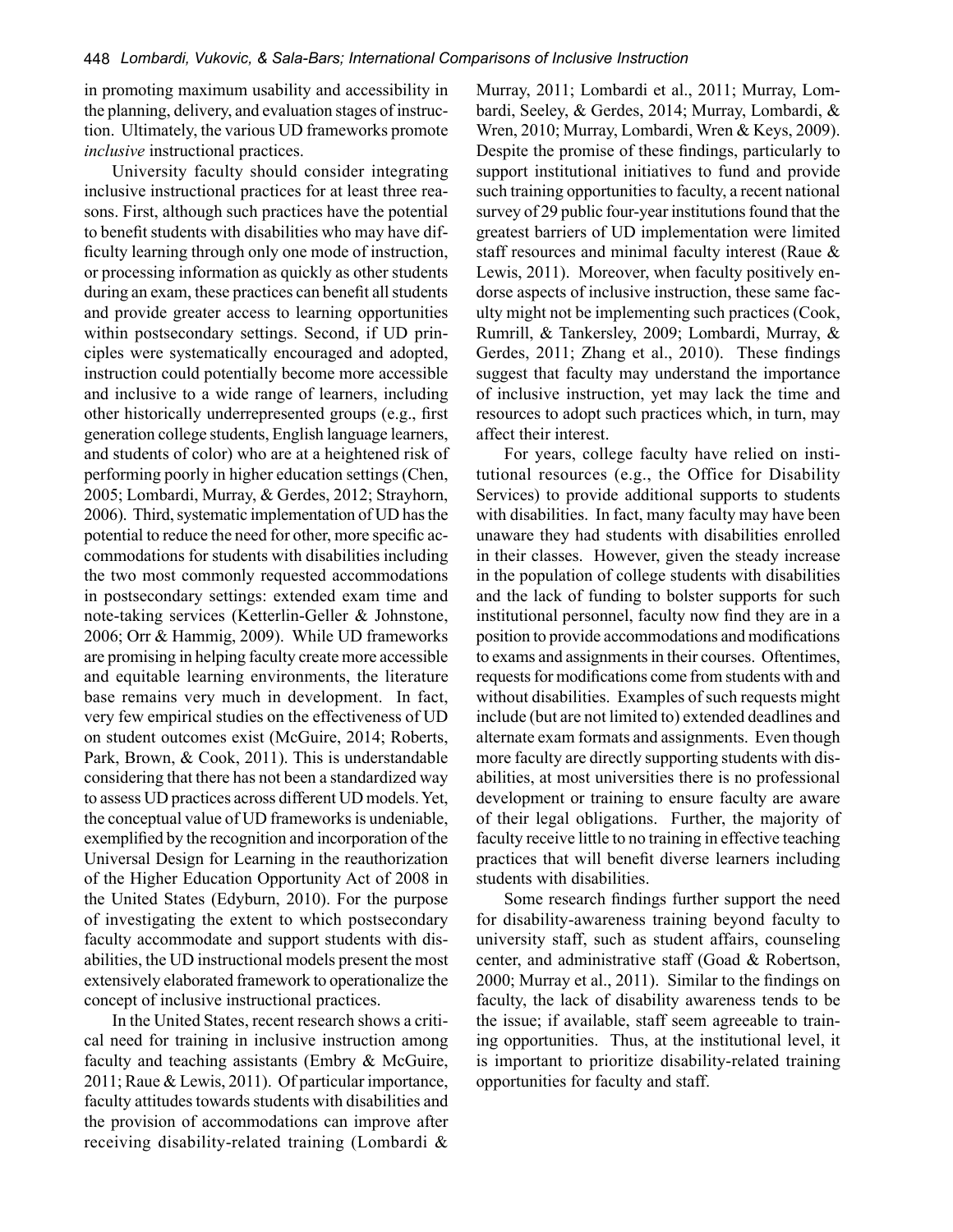#### **Influential Policies Across International Contexts**

The Higher Education Opportunity Act (HEOA) of 1965 was among the earliest policies directed toward inclusive higher education in the United States. Among the seven titles of the original policy were the provisions for financial aid programs, as well as scholarships, insured loans, interest subsidies, and work study programs (Madaus, Kowitt, & Lalor, 2012). Decades later in 2008, "programs to provide students with disabilities with quality postsecondary education" was specified among the general provisions of the reauthorization.

Perhaps the most influential policy to encourage inclusive higher education environments in Spain was the European Higher Education Area (EHEA), which was launched in 2010. Part of the larger Bologna Process, the EHEA is a cooperative effort of over 30 European countries to collectively strengthen higher education across Europe (EHEA, 2014). Equal opportunity and access to higher education in Europe has been a major goal of EHEA, including equality for people with disabilities. Several researchers have studied the influence of EHEA in Spain on a preliminary level (Diez, 2005; González, 2005). For the most part, it is unknown whether or not the EHEA has benefitted Spanish students with disabilities, but data show the numbers of students with disabilities in higher education have increased. Thus, at the very least, trends show that access to higher education has increased, and the EHEA has been influential.

Representing a Canadian context and the most populous province, Ontario regulates postsecondary supports for students with disabilities through Ontario Human Rights Code and Accessibility for Ontarians with Disabilities Act of 2005 (AODA). With respect to inclusive instructional practices, AODA mandates postsecondary institutions to provide educators at all levels of schooling with "accessibility awareness training related to accessible program or course delivery and instruction" (Ontario Gazette, 2011). Indeed, college students with disabilities continue to increase in prevalence; in Ontario, for example, the numbers in enrollment have increased as much as 66% (McCloy & DeClou, 2013). Thus, legal mandates may have had some influence in affecting change within university contexts regarding students with disabilities, an increasing population in all three countries.

#### **Measuring Faculty Attitudes and Actions**

In order to examine the effects of inclusive teaching practices on student performance, it is important to first operationalize and measure inclusive instruction. In a recent systematic literature review of UD-related empirical studies across K-12 and postsecondary education settings, Rao, Ok, and Bryant (2014) found a wide variety of study designs and definitions of UD principles. Ultimately, these authors concluded the need for more explicit connections between UD frameworks and interventions in which they are the basis, including the measures used in research studies (Rao et al., 2013). Similarly, Roberts and colleagues (2011) reviewed existing empirical research related to UD and postsecondary settings. These authors concluded with a recommendation to operationalize UD principles to ensure more consistent data collection and analysis in future research. As such, there is a clear need to use consistent definitions of UD in order to develop and test measures that are used in future empirical research on the effects of UD on student learning.

Careful measurement of faculty knowledge and disability and inclusive teaching practices will help aid disability services personnel and the broader campus to make data-based decisions about faculty training opportunities. Prior researchers have examined faculty attitudes toward disability, their knowledge of disability law, and their responses to accommodation requests from students (Murray, Wren, & Keys, 2008; Vogel, Holt, Sligar, & Leake, 2008). Recent research efforts have incorporated issues pertaining to UD principles. However, these researchers did not evaluate the extent to which faculty reported implementing these principles into their own teaching. Further, international research studies of this nature are sparse. In one study, faculty at one U.S. university and one Mexican university were surveyed on attitudes and perceptions toward students with disabilities (Wolman, McCrink, Rodriguez, & Harris-Looby, 2004). When compared, U.S. and Mexican faculty were very similar in their overall willingness to provide accommodations at students' request; although U.S. faculty showed greater willingness to accommodate students from a range of disabilities (e.g., LD, deaf, hard of hearing, emotional/ behavioral disorders). Also, U.S. faculty demonstrated more disability-related knowledge and reported greater opportunities for professional development at their university (Wolman et al., 2004). These results provide much needed comparisons between countries with regard to disability and higher education; however, this study did not address teaching practices, particularly those promoted by UD. As such, little is known about faculty teaching practices and how they might vary between countries.

In this study, university faculty attitudes and actions toward disability-related content and inclusive instruction were measured with the same instrument, the Inclusive Teaching Strategies Inventory ([ITSI];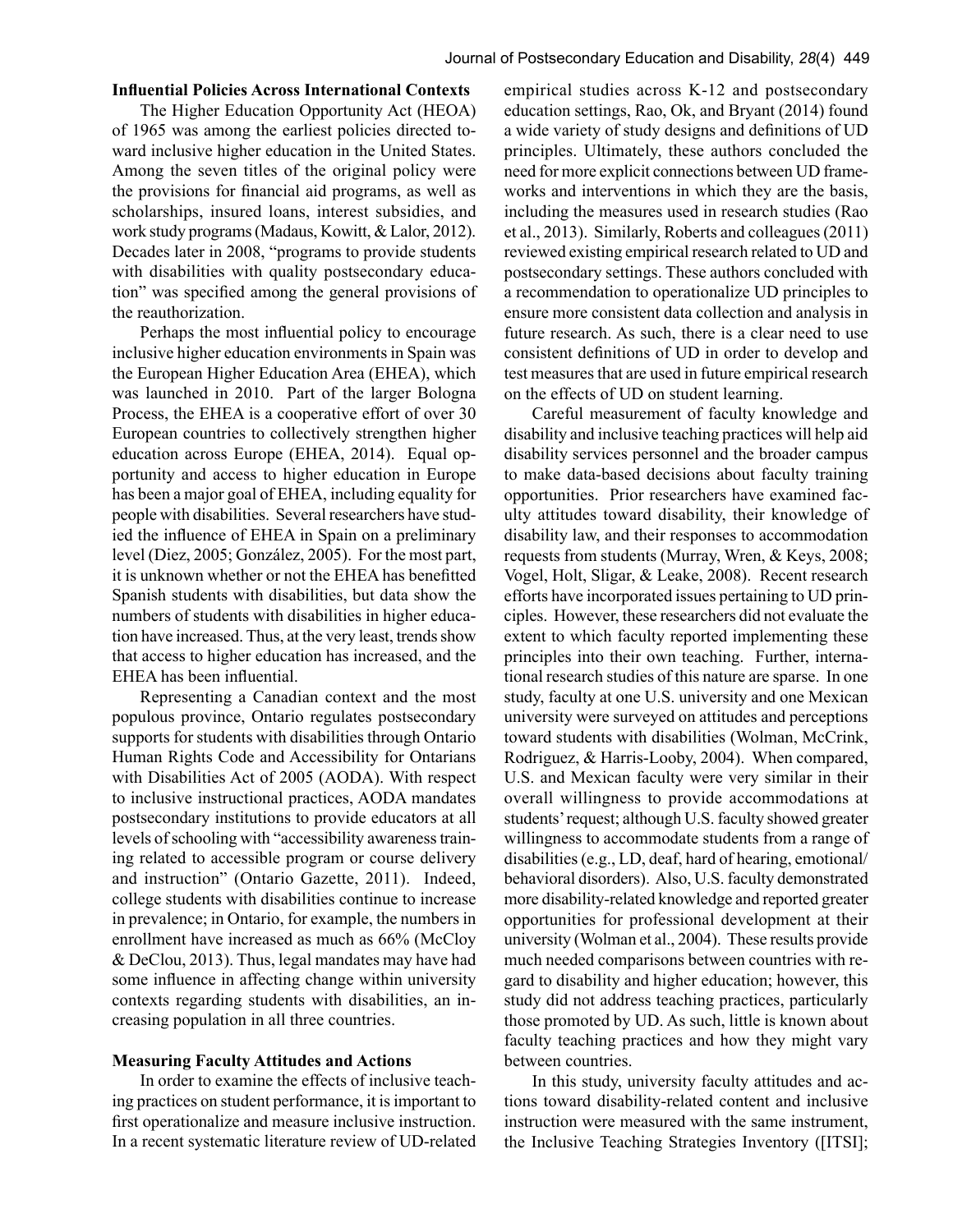Lombardi et al., 2011). The measurement of attitudes and actions was purposeful. Previous findings show that faculty might positively endorse disability-related topics (e.g., knowledge of law and providing accommodations) and inclusive instruction based on the tenets of UD (e.g., accessible course materials); however, these positive endorsements do not necessarily translate into instructional practices (Cook et al., 2009). Also, faculty might implement certain inclusive instructional practices but not as a by-product of positive endorsements of support of disability-related advocacy and efforts. In other words, faculty could be using more accessible course materials simply because departmental policies have recently changed, not necessarily because they believe multiple formats of course materials is important for students with disabilities and other diverse needs (Lombardi et al., 2011). Thus, a major objective in the current study was to examine the differences between self-reported attitudes and actions toward disabilityrelated topics and inclusive instruction across several university settings in three different countries.

#### **Methods**

#### **Sample and Procedures**

**United States.** One university participated in this study in the U.S. This university is a medium-sized, public institution located in the Pacific Northwest. At the time of the study, there were approximately 21,000 students and approximately 1,200 tenure-line and instructional faculty. Overall, 82% of faculty were white, 7% were Asian/Pacific Islander, 3% were Hispanic, 1% was African American, 1% was Native American, and 1% was Multi-ethnic. Approximately 4% declined to report racial identity, and there are slightly more male (54%) than female (46%) faculty. At the time of study, there were 765 graduate and undergraduate students with disabilities (approximately 4% of the student population). At this university, the majority (70%) of students with disabilities were diagnosed with either a learning disability (LD) or Attention Deficit Hyperactivity Disorder (ADHD), 10% were diagnosed with a psychological disorder, and the remaining 20% were diagnosed with another disability type, such as mobility, hearing, visual, speech impairments, health disability, brain injury, or seizure disorder.

At the time of this study, the university was in the process of implementing new resources for teaching faculty. These resources were meant to support faculty in teaching students with disabilities, emphasized inclusive instructional practices, and were delivered in three forms: (1) workshops, (2) print resources delivered online as e-newsletters, and (3) website resources.

The funding source behind these initiatives was the U.S. Department of Education, Office of Postsecondary Education's Demonstration Projects to Ensure Quality Higher Education for Students with Disabilities.

A focal point of these efforts was an intense fourday workshop in the summer. The workshop content included disability definitions, legal obligations, providing accommodations, promotion of inclusive strategies in the planning for and delivery of instruction, as well as alternate, inclusive strategies for assessing student knowledge and acquisition of course content. Faculty ( $n = 102$ ) participated in these workshops over a three-year period and were compensated for their time. In addition to attending the four-day summer institute, these participants were asked to disseminate the workshop content to their colleagues in their respective departments. Participants were given resources specifically for the purpose of dissemination. Essentially, this was a "train-the-trainer" approach to changing the university culture so that a large number of faculty would become more informed about disability-related topics. Detailed information about this project has been published (Murray et al., 2014).

In addition to the summer workshop, researchers and disability services staff collaborated in writing regular issues of an e-newsletter. These newsletters were emailed to all faculty and staff at the university. There were six issues per academic year, and each issue focused on a specific topic area. Some examples of e-newsletter topics are procedural information from the Disability Services office in terms of accommodations, assistive technology, inclusive strategies for planning and delivering instruction, inclusive assessment strategies, and disability-related laws and concepts.

To administer the ITSI, all full-time teaching faculty received a recruitment email that described the research project and a link to the online ITSI. Participants were asked to complete the survey on a voluntary basis and were offered a \$5 coupon to a campus café regardless of whether they completed the survey. Prior to participating in the survey, participants completed an online consent form. If participants did not consent, they were not able to advance to the survey. Following the initial contact, three additional follow-up requests were sent spaced approximately two weeks apart.

In the U.S., the ITSI was administered to 1,011 tenure-line and instructional faculty at one university. From this population we received responses from 23% of the target population  $(n = 231)$ . The study sample included 115 males (49.7%) and 116 females (50.3%). Consistent with the overall demographics of the university, 86% of respondents were white, 4% were Asian American (4%), 3% reported Multiple Races, 2% were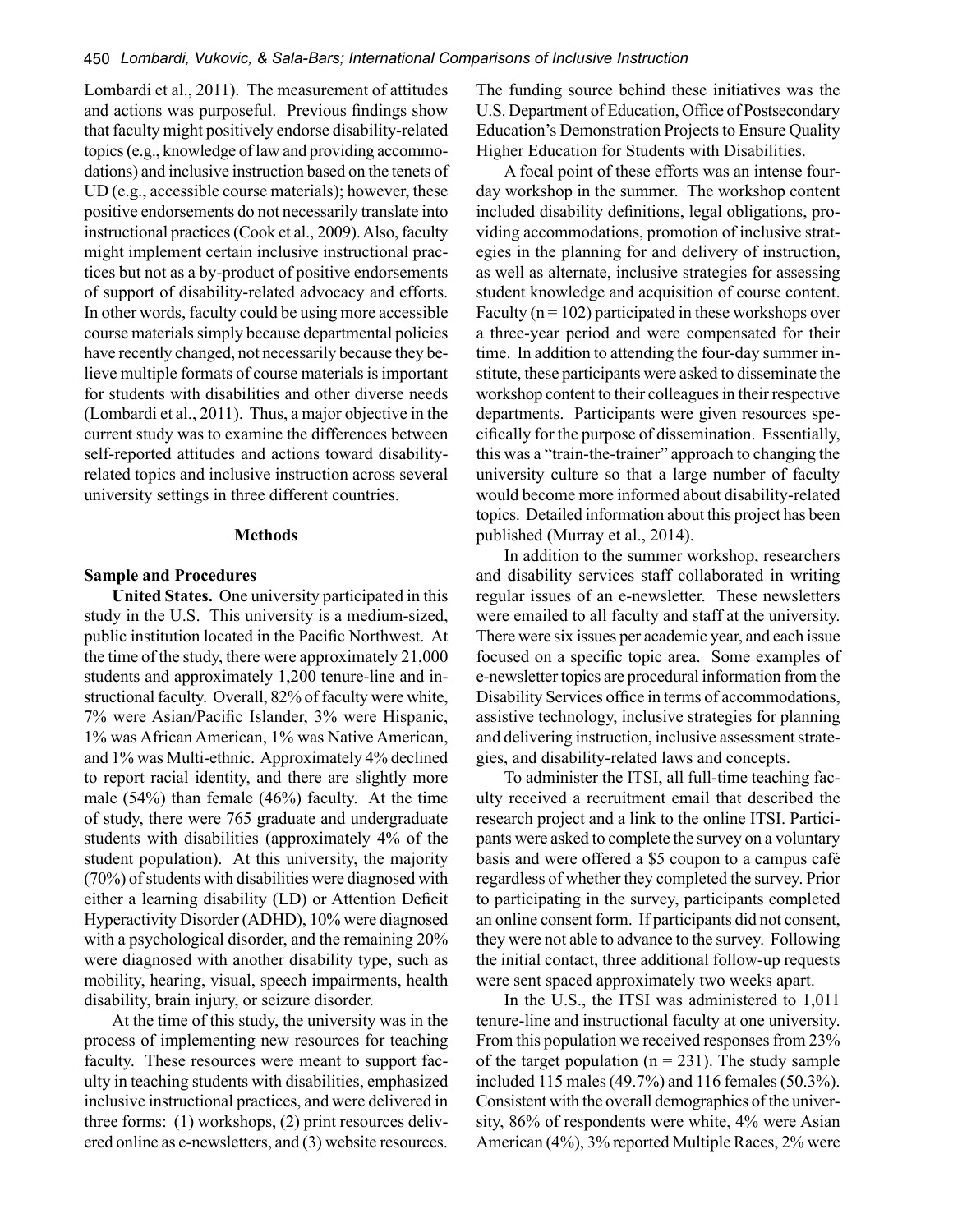Latino less than 1% were American Indian/Alaskan Native, and 5% declined to report race.

**Canada**. A comprehensive university in Ontario was the study participant representing the Canadian perspective. At the time of the study there were 22,957 full-time and 4,867 part-time students enrolled, including undergraduate, graduate, and special (no degree) students. There were slightly more male students at just over 52% compared to female students at 48% in the undergraduate and graduate population. With respect to Canada's officially bilingual English and French status, the student population is predominantly native English speaking with only 2.8% whose native language is French but with a considerable proportion of students whose first language is neither English nor French at 19.6%.

The data for students with disabilities comes from the Disability Service Office (DSO), a centralized university unit serving this population. The services of the DSOs are partially funded by the provincial government and are focused on academic accommodations and support services such as extra time for exams or learning strategists. At the time of the study, there were a total of 1,922 students with a primary disability registered with the DSO. The largest proportion were students with LD at 29%, followed by psychiatric or mental health disabilities at 24%, ADHD at 19%, and medical disabilities at 13%, while the other six categories such as mobility, sensory, and autism spectrum comprised the remaining 15%. Close to 22% of all students registered at the DSO had multiple disabilities, i.e. other documented disability or disabilities in addition to the disability documented as the primary disability.

At the time of the study, the university employed 841 full-time academic staff including professors, lecturers, and instructors, as well as 717 contract (or sessional) instructors. The faculty at the university are generally well informed of the existence and purpose of the DSO. Historically, the DSO has been actively engaged in faculty outreach and professional development, most often in partnership with the teaching and learning unit. The DSO delivers on average of six to seven workshops per academic year to various groups of educators at the university and takes part in the new faculty orientation and other events at the university that cater to educators. The DSO also directs the course instructors to its online resources for educators at the university with a link included in all formal accommodation emails.

The results reported in the present article are part of a larger research study that investigated the effectiveness of a workshop on faculty attitudes and practices toward students with disabilities. Specifically,

data included here are from a survey administered to the comparison or non-workshop group of faculty members and instructors. The invitation to the survey was sent to course instructors who taught a course at the university and received one or more letters that requested specific student accommodations over a three-year period. Following two email invitations and consolidation of responses 315 survey submissions were collected, representing a 27% response rate.

**Spain.** Unlike the U.S. and Canada, where the ITSI was administered at a single university within each country, the Spanish data collection efforts were broad in scope. A translated version of the ITSI was administered across 76 public and private universities in Spain. The research team sent letters to resource offices for students with disabilities and to the head of each university in Spain (similar to a university Dean), where they were invited to collaborate in the research study. Specifically, they were asked if they could send the online survey link to all instructors in the institution. This process was handled via email. Once the heads of the universities decided to collaborate in the study, they received a recruitment letter that was prepared by a member of the research team via email. The letter invited the instructor to participate in the study, included the purpose of the research, offered to support any questions they may have, and ensured maximum efforts to maintain confidentiality of the data. The program google.docs was used to administer the online survey. In total, 649 instructors from 43 Spanish universities responded to the survey, which represents 67.2% of all universities in Spain. It is important to note there are an additional twelve universities in Catalonia, where the primary spoken language is Catalan. These universities were not included in the present study.

#### **Measure**

The ITSI was administered to faculty at all participating universities in the U.S., Canada, and Spain. The ITSI measures seven constructs in the broad areas of disability-related knowledge and laws and inclusive instructional practices based on the tenets of UD across several frameworks. These constructs are: (a) Accommodations, (b) Accessible Course Materials, (c) Course Modifications, (d) Inclusive Lecture Strategies, (e) Inclusive Classroom (f) Inclusive Assessment, and (g) Disability Laws and Concepts. There are two response types: Attitudes and Actions. The Attitudes response options range from 1 (*strongly disagree*) to 6 (*strongly agree*). Each item begins with the stem "I believe it's important to." The Actions response options range from 1 (*never*) to 4 (*always*) with a *no opportunity*  option. Each item begins with the stem "I do this."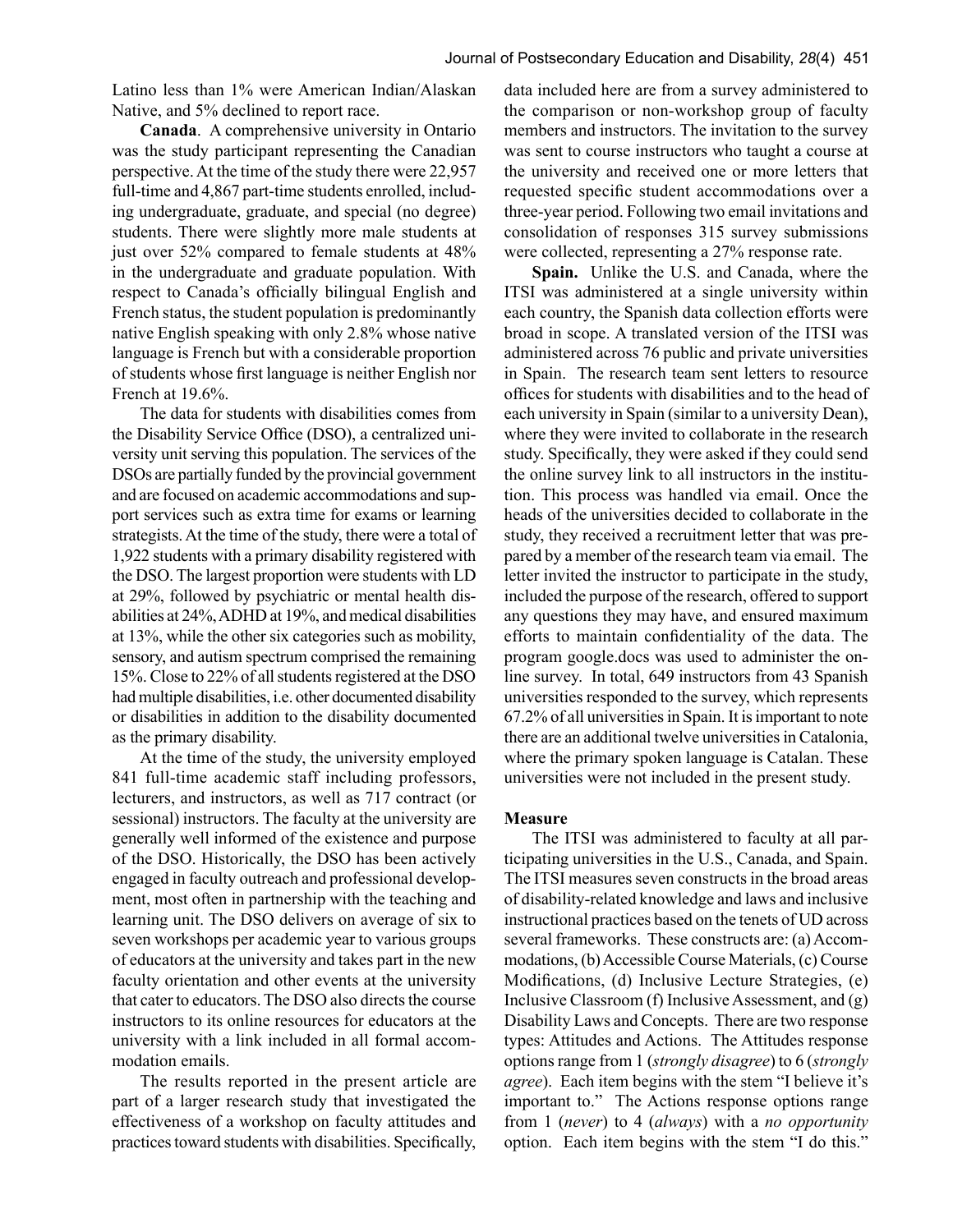The ITSI has undergone multiple development phases and validation studies (Lombardi & Murray, 2011; Lombardi, Murray, & Gerdes, 2011) and has been used in previous studies to examine institutional context (Lombardi et al. 2013; Sprong, Dallas, & Upton, 2014). Recently, a Spanish-language version of the ITSI was examined for validity with promising preliminary evidence (Sala-Bars, 2013). The ITSI items and subscales are provided in the Appendix.

The first subscale, Accommodations, contains eight items specific to accommodations requests from students (e.g., "make individual accommodations for students who have disclosed their disability to me). The second subscale, Disability Law and Concepts, contains six items that relate to knowledge of Section 504 of the Rehabilitation Act and the Americans with Disabilities Act, as well as understanding of the terms "disability" and "Universal Design." The third subscale, Accessible Course Materials, contains four items relevant to use of a course website, posting electronic course materials, and allowing students to submit assignments in electronic formats.

The fourth subscale, Inclusive Lecture Strategies, contains four items that measure teaching strategies specific to a typical postsecondary lecture-style class, including simple strategies faculty may utilize to assess student comprehension such as repeating student questions to the class before answering and periodically summarizing key points throughout the lecture. The fifth subscale, Inclusive Classroom, contains nine items related to presentation of course content with a particular emphasis on flexibility, use of technology, and various instructional formats (e.g., small group work, peer-assisted learning, and hand-on activities). This subscale also includes items that measure willingness to make announcements in class or include written statements in the course syllabus that encourage students to disclose a disability or any barriers to learning they anticipate they might have. The sixth subscale, Inclusive Assessment, contains four items pertaining to flexible response options on exams, non-traditional exams, and flexibility with deadlines.

The seventh subscale, Course Modifications, contains four items related to major changes in course assignments or requirements for students with and without disabilities (e.g., "allow a student with a documented disability to complete extra credit assignments" and "allow any student to complete extra credit assignments"). These are called modifications because they are not typical accommodations that faculty are required to provide, and in some cases faculty might see these changes as going above and beyond what they ought to do to support students with disabilities. Further, we include items about students with disabilities and any students on this subscale because we anticipate that, if faculty are flexible in these areas, they tend to be flexible for students regardless of whether they have a disability. While these modifications may not always be appropriate, we believe it is important to measure the willingness of faculty to provide these types of modifications for students with and without disabilities. By measuring this willingness, disability service providers can get a better sense for areas where faculty may be more or less flexible with course requirements.

#### **Results**

We conducted statistical *t*-tests to compare mean scores on the Attitudes and Actions subscales across the U.S., Canadian, and Spanish samples. The results of the mean score comparisons across all Attitudes and Actions subscales between the U.S., Canada, and Spain are presented in Tables 1 and 2.

#### **Comparisons in Attitudes and Actions**

With regard to Attitudes (See Table 1), the three countries were statistically significantly different across the seven subscales of the ITSI. For the most part, the U.S. responses were the highest, specifically indicating U.S. faculty believed it was important to provide accessible course materials to all students, promote an inclusive classroom, use inclusive lecture strategies while teaching, use inclusive assessment methods when evaluating student performance, and employ course modifications should a need arise for any student, with or without a disability. The Canadian faculty responses were highest in regards to awareness and knowledge of disability-related law and concepts as well as the belief that the provision of accommodations is important. Across the seven subscales, the Spanish faculty responses were consistently the lowest of the three countries.

With regard to Actions (See Table 2), the U.S. faculty responses were the highest for the inclusive assessment and course modifications subscales. These scores indicate U.S. faculty integrated these practices into their teaching at the time of the study. The Canadian faculty responses were highest on the provision of accommodations. The Spanish faculty responses were highest in providing accessible course materials and their use of inclusive lecture strategies. Scores were very similar on the inclusive classroom subscale, indicating no significant differences among the faculty in promoting an inclusive classroom environment across the three countries.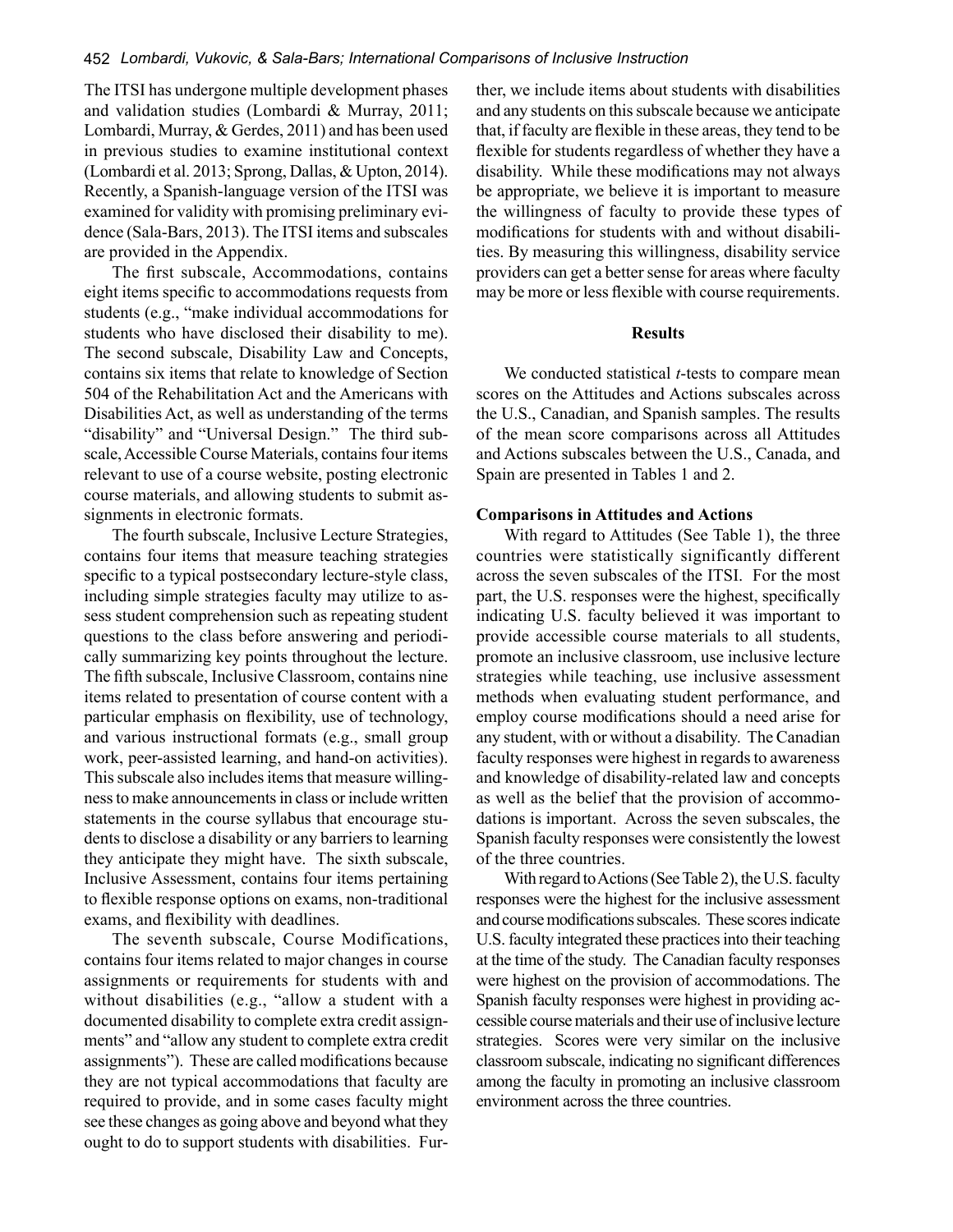#### **Discussion**

In this study, we compared the reported practices of university faculty in inclusive instruction as measured by the ITSI across three countries, the United States, Spain, and Canada. The findings demonstrate the utility of the ITSI across different university contexts within and outside of the United States to measure faculty disability-related knowledge and inclusive instructional practices in two languages. Although there are existing instruments intended to measure campus climate, faculty attitudes, and disability-related knowledge (Murray et al., 2008; Vogel et al., 2008; Wolman et al., 2004), other measures of inclusive instruction based on UD principles are not established in the current literature base. Further, numerous researchers agree there is a gap in the literature between the theoretical basis of UD and empirical support for the benefits on student learning and outcomes (McGuire, 2014; Rao et al., 2013; Roberts et al., 2011). A measure developed based on several theoretical UD frameworks may be the first step to building a sound empirical literature base.

The comparison of ITSI scores across the U.S., Spain, and Canada was particularly revealing. With regard to disability-related law and policies, we might assume the U.S. faculty would score the highest in their attitudes and actions simply because laws on accessibility and higher education have existed for a longer period of time in the U.S. For example, Section 504 of the Rehabilitation Act was passed in 1973, and the American with Disabilities Act was first passed in 1992, then amended in 2008. Canadian faculty responses showed a more positive endorsement of these laws than U.S. and Spanish faculty, as reflected in the Accommodations and Disability Law and Concepts subscales.

In this study, the course modifications subscale was defined as modifications to the content or curriculum of a course that may reduce the overall workload (e.g., reduced reading assignments, offering extra credit opportunities) for students with and without disabilities. It is important to clarify that the authors of this study do not necessarily promote that faculty make such modifications; but rather, aimed to clarify and differentiate modifications from inclusive teaching practices that are operationalized in the other subscales (e.g., inclusive classroom, inclusive assessment, inclusive lecture strategies, accessible course materials). With regard to course modifications, Canadian faculty responded with the lowest overall endorsement of these practices. Interestingly, the Canadian responses were consistent between lower endorsement (attitudes) and implementation (actions), indicating Canadian faculty did not endorse nor implement these practices; whereas, the U.S. and Spanish faculty showed greater inconsistencies between a somewhat positive endorsement but lack of implementation.

U.S. faculty scored the highest in their beliefs that other facets of inclusive instruction are important, yet they did not score the highest in regards to the actual implementation of these practices. In other words, U.S. faculty reported they believed accessible course materials, inclusive classroom, and inclusive lecture strategies were important, but yet they may not necessarily use these strategies. These findings are similar to previous studies that showed university faculty positively endorse inclusive instruction based on the tenets of Universal Design, yet do not implement such practices (Cook et al., 2009; Lombardi et al., 2011; Raue & Lewis, 2011). While it is not entirely clear why faculty do not implement inclusive instruction, some evidence shows lack of institutional support, time, and resources may play a part (Raue & Lewis, 2011; Zhang et al., 2010).

#### **Limitations**

Although these findings offer a preliminary glimpse of the differences between the U.S., Spain, and Canada, there are several important limitations to consider in the interpretation of the findings. First, faculty within the respective universities were compared broadly and not across departmental affiliation. Further, the U.S. and Canadian samples were of one university each, whereas the Spanish sample represented 43 different universities. These limitations create difficulties in making broad generalizations between the three countries. Future researchers in these countries and beyond should be more calculated in their research design to ensure proportional representation of faculty across multiple institutions and within departments, institutional types (e.g., private, public, for-profit, not-for-profit), and in consideration of demographic variables (e.g., gender, race), which were not reported in this study. Overall, the rigor of the sampling practices and study design should be improved in future research so that more generalized comparisons across countries can be made.

#### **Implications**

Perhaps the most important implication of this study is the potential of the ITSI. Ideally, institutional administrators will use the ITSI to determine training needs of faculty, and professional development and resources will be made available accordingly. In other words, the ITSI has the potential to help institutions promote and enact data-based practices in inclusive instruction based on UD principles. The ITSI as a self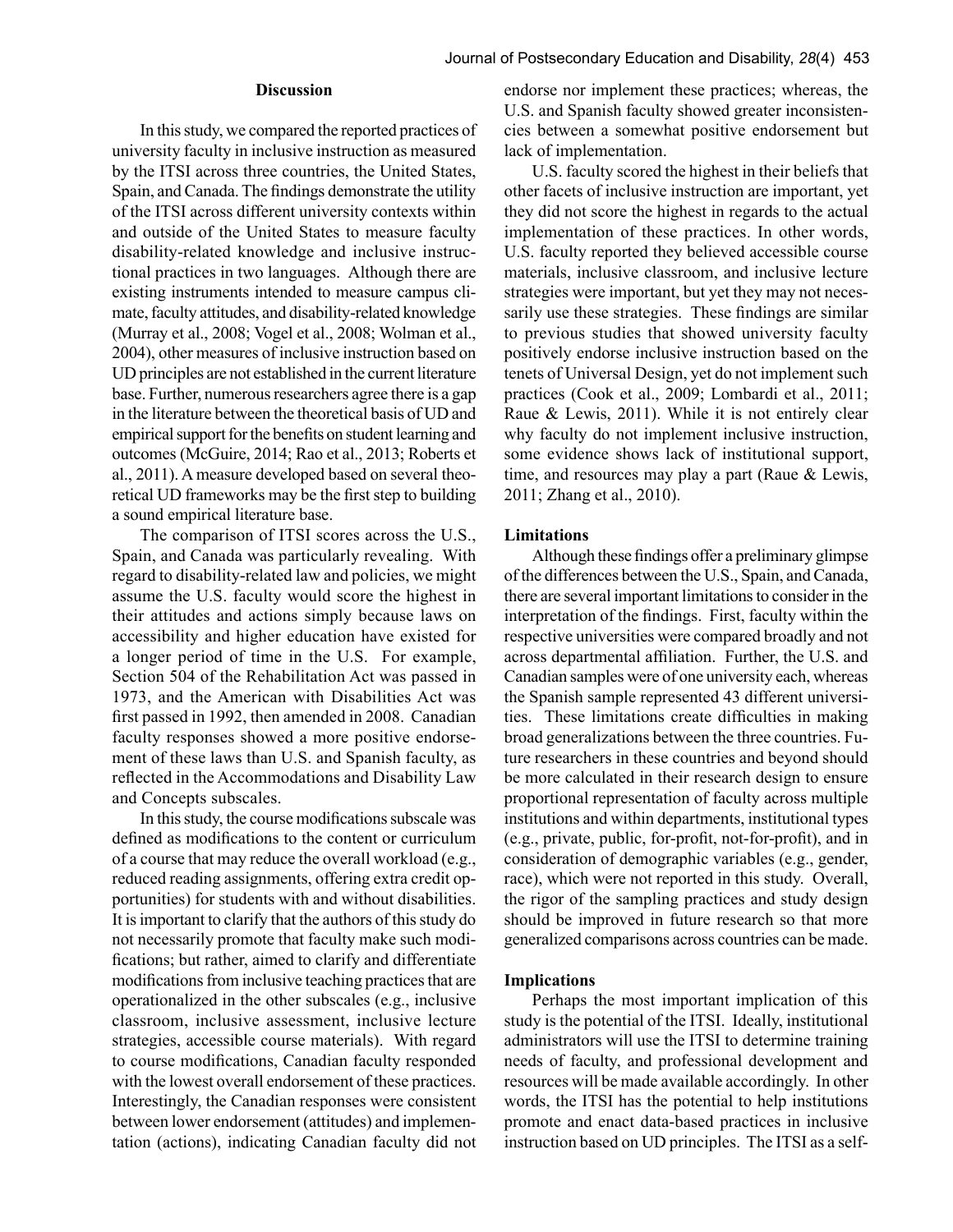assessment with immediate feedback would perhaps be most useful. In this format, faculty could take the ITSI, receive immediate and automated feedback based on their responses, and gain a deeper understanding for how they might adjust their course so that inclusive instruction is promoted. This sort of exercise could be beneficial during the course planning and design phase that occurs prior to the start of the teaching term.

Disability services personnel may find the ITSI useful in identifying and targeting professional development opportunities on college campuses. For example, after administration and examination of ITSI response data, it may be clear that faculty know about the provision of accommodations and legal mandates; yet, they are not sure how to implement inclusive instruction. As such, disability services personnel may decide to hold a series of workshops or distribute e-newsletters on topics related to planning and delivering course content that is inclusive of a wide range of learners. These suggested approaches encourage more pro-active, preventive strategies, which is more consistent with the concept of inclusion. In opposition are the more reactive approaches, such as making accommodations for students, which tend to be commonplace in postsecondary education today.

Disability services personnel will continue to face the challenge of providing a variety of resources to faculty. It is important to offer a wide range of resources to faculty. These resources could be as intense as multi-day workshops or as flexible as online modules. If possible, disability services personnel should plan for a large training event (one that would span multiple days) and then use the content to create smaller modules that could be delivered as short workshops, lunchtime "brown bags", or online modules. There are published examples of this approach (Murray et al., 2014; Murray et al., 2009). The ITSI may be a useful tool to help prioritize topics and content. Results can help confirm faculty areas of need.

#### **Conclusion**

The continuing increase in prevalence of college students with disabilities shows that more faculty will teach students with diverse learning styles across the United States and abroad. Faculty across many disciplines, including professional schools with perceived non-negotiable standards that can be academic or practical in nature (e.g., nursing, other medical professionals), will experience more diverse student populations over time. The findings from this study show there are effective and efficient ways to identify areas of need of faculty with regard to increasing disability awareness and adopting inclusive instructional practices. The ITSI helps to identify these areas, encourages databased decision making, and ultimately helps disability services personnel to focus their outreach efforts on empowering faculty with the resources they will need to support college students with disabilities.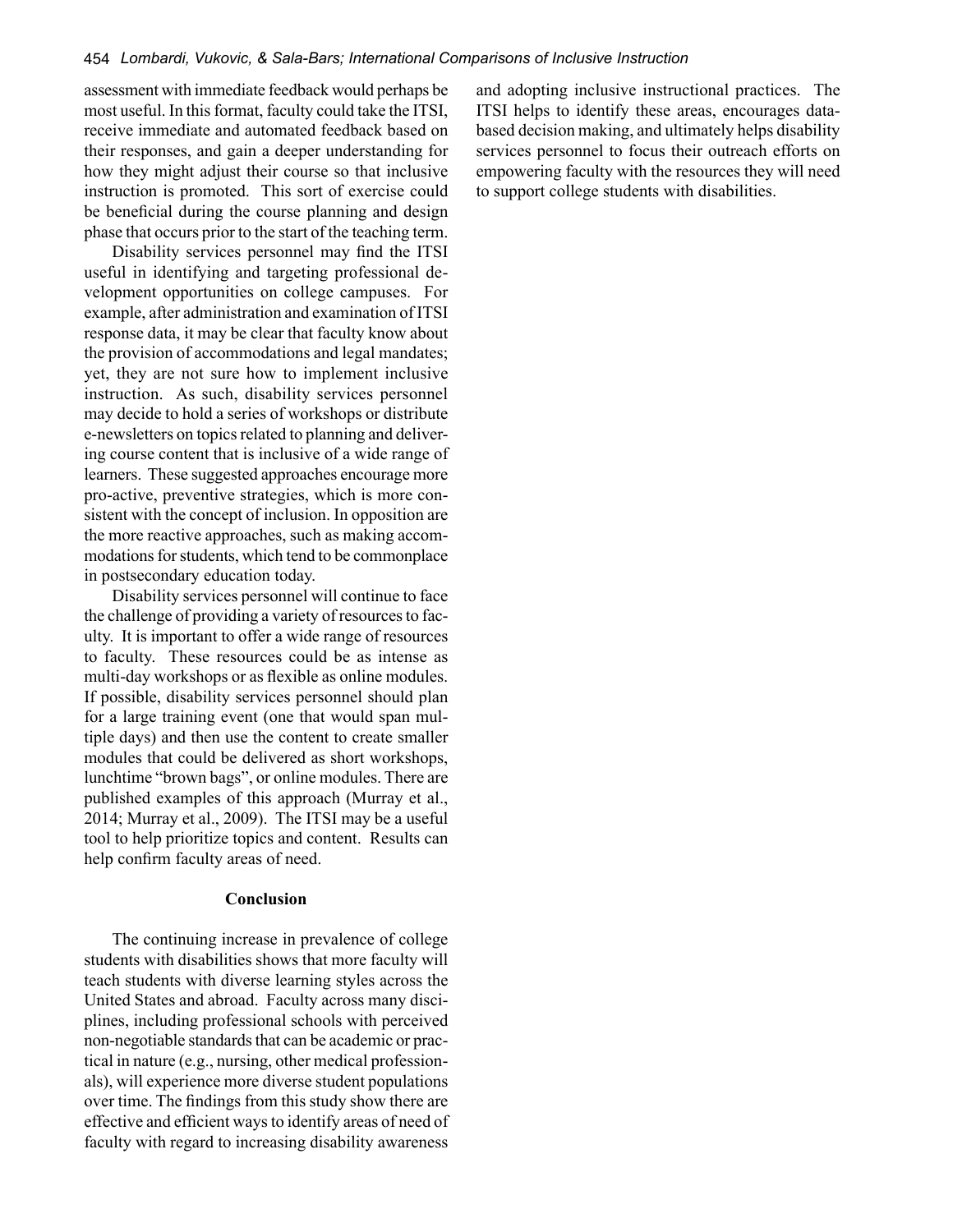#### Table 1

|                              | U.S.               |      | Spain                |           | Canada               |      |
|------------------------------|--------------------|------|----------------------|-----------|----------------------|------|
| <b>ITSI</b> Subscale         | $\boldsymbol{M}$   | SD   | $\overline{M}$       | <i>SD</i> | $\boldsymbol{M}$     | SD   |
| Accommodations               | 3.02 <sup>ab</sup> | 0.46 | $2.08$ <sub>ac</sub> | 0.43      | 3.47 <sup>bc</sup>   | 0.49 |
| Disability Law and Concepts  | $2.75^{ab}$        | 0.76 | $1.62$ <sup>ac</sup> | 0.57      | 2.97 <sub>bc</sub>   | 0.59 |
| Accessible Course Materials  | 3.49 <sup>ab</sup> | 0.54 | 2.58 <sup>ac</sup>   | 0.47      | $3.37b^c$            | 0.57 |
| Inclusive Classroom          | 3.47 <sub>ab</sub> | 0.51 | $2.52$ <sup>ac</sup> | 0.41      | $3.36b$ <sup>c</sup> | 0.49 |
| Inclusive Lecture Strategies | 3.79ab             | 0.42 | 2.78 <sup>ac</sup>   | 0.38      | $3.64^{bc}$          | 0.46 |
| Inclusive Assessment         | 3.01 <sub>ab</sub> | 0.71 | $2.37$ <sup>ac</sup> | 0.45      | $2.66^{bc}$          | 0.62 |
| Course Modifications         | $3.60^{ab}$        | 0.69 | $2.29a$ c            | 0.64      | $1.86^{bc}$          | 0.70 |

## *Comparison of Attitude Across U.S., Spain, and Canada*

*Note.* <sup>a</sup> *t*-test between U.S. and Spain significant,  $p < .05$ ; <sup>b</sup> *t*-test between U.S. and Canada significant,  $p < .05$ ;  $c$  *t*-test between Spain and Canada significant,  $p < .05$ ; **bolded** values denote the highest score

### Table 2

### *Comparison of Actions Across U.S., Spain, and Canada*

|                              | U.S.               |           | Spain                |      | Canada              |      |
|------------------------------|--------------------|-----------|----------------------|------|---------------------|------|
| <b>ITSI</b> Subscale         | $\overline{M}$     | <i>SD</i> | $\overline{M}$       | SD   | $\boldsymbol{M}$    | SD   |
| Accommodations               | $2.21^{ab}$        | 0.76      | 1.55 <sup>ac</sup>   | 1.07 | 2.82 <sup>bc</sup>  | 0.80 |
| Accessible Course Materials  | 3.09a              | 0.57      | 3.21 <sup>a</sup>    | 0.71 | 3.14                | 0.67 |
| Inclusive Classroom          | 2.72               | 0.57      | 2.67                 | 0.62 | 2.72                | 0.62 |
| Inclusive Lecture Strategies | 3.16 <sup>a</sup>  | 0.54      | $3.31$ <sup>ac</sup> | 0.61 | $3.21$ <sup>c</sup> | 0.58 |
| Inclusive Assessment         | $2.34^{ab}$        | 0.69      | $2.19$ <sup>ac</sup> | 1.01 | 2.07 <sup>bc</sup>  | 0.74 |
| <b>Course Modifications</b>  | 3.03 <sup>ab</sup> | 1.03      | 147 <sup>ac</sup>    | 1 29 | 1.15 $bc$           | 0.69 |

*Note.* <sup>a</sup> *t*-test between U.S. and Spain significant,  $p < .05$ ; <sup>b</sup> *t*-test between U.S. and Canada significant,  $p < .05$ ;  $c$  *t*-test between Spain and Canada significant,  $p < .05$ ; **bolded** values denote the highest score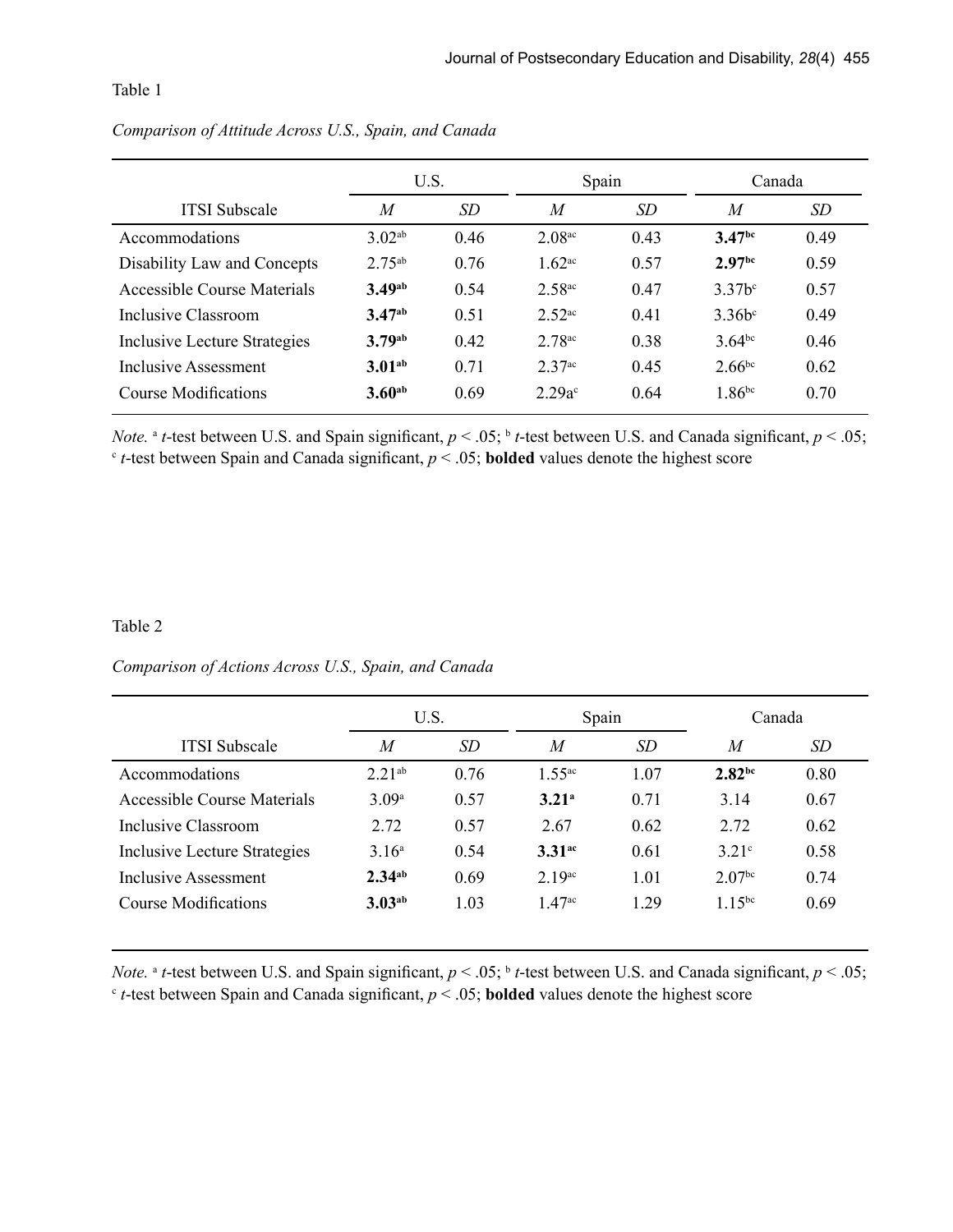#### **References**

- Chen, X. (2005). *First generation students in postsecondary education: A look at their college transcripts*. NCES 2005-171. U.S. Department of Education, National Center for Education Statistics. Washington, DC: U.S. Government Printing Office.
- Cook, L., Rumrill, P. D., & Tankersley, M. (2009). Priorities and understanding of faculty members regarding college students with disabilities. *International Journal of Teaching and Learning in Higher Education, 21*(1), 84-96.
- Diez, E. (2005). *Los universitarios DISABLED in espacio for European higher education*. National Congress on University and Disability. Salamanca: LOPE Gr $\tilde{A}$ <sub>i</sub>ficas.
- Edyburn , D. L. (2010). Would you recognize Universal Design for Learning if you saw it? Ten propositions for the second decade of UDL. *Learning Disability Quarterly, 33*, 1-41.
- European Higher Education Area (2014). The EHEA official website.
- Embry, P. B., & McGuire, J. M. (2011). Graduate teaching assistant in the learning paradigm: Beliefs about inclusive teaching. *Journal on Excellence in College Teaching, 22*(2), 85-108.
- Goad, C., J., & Robertson, J. M. (2000). How university counseling center serve students with disabilities: A status report. *Journal of College Student Psychotherapy, 14*(3), 13-22.
- González, J. (2005). E*uropean Space of Higher Education, curricular adaptations and spread the powers of Responsabilidades públicos.* National Congress on University and Disability. Salamanca: LOPE GrÃ<sub>i</sub>ficas
- Ketterlin-Geller, L., & Johnstone, C. (2006). Accommodations and universal design: Supporting access to assessments in higher education. *Journal of Postsecondary Education and Disability, 19*(2), 163-171.
- Lombardi, A. R., & Murray, C. (2011). Measuring university faculty attitudes toward disability: Willingness to accommodate and adopt Universal Design principles. *Journal of Vocational Rehabilitation, 34*(1), 43-56.
- Lombardi, A. R., Murray, C., & Dallas, B. (2013). University faculty attitudes toward disability and inclusive instruction: Comparing two institutions. *Journal of Postsecondary Education and Disability, 26*(3), 221-232.
- Lombardi, A. R., Murray, C., & Gerdes, H. (2011). College faculty and inclusive instruction: Selfreported attitudes and actions pertaining to Universal Design. *Journal of Diversity in Higher Education, 4*(4), 250-261.
- Lombardi, A. R., Murray, C., & Gerdes, H. (2012). Academic performance of first generation college students with disabilities. *Journal of College Student Development, 53*, 811-826.
- Madaus, J. W., Kowitt, J. S., & Lalor, A. R. (2012). The higher education opportunity act: Impact on students with disabilities. *Rehabilitation Research, Policy, and Education, 26*(1), 33-42.
- McCloy, U., & DeClou, L. (2013). *Disability in Ontario: Postsecondary education participation rates, student experience and labour market outcomes.* Toronto: Higher Education Quality Council of Ontario.
- McGuire, J. M. (2014). Universally accessible instruction: Oxymoron or opportunity? *Journal of Postsecondary Education and Disability, 27*(4), 387-398.
- McGuire, J. M., Scott, S. S., & Shaw, S. F. (2003). Universal design for instruction: The paradigm, its principles, and products for enhancing instructional access. *Journal of Postsecondary Education and Disability, 17*(1), 11-21.
- Murray, C., Lombardi, A., Seeley, J., & Gerdes, H. (2014). Effects of an intensive disability-focused training experience on university faculty selfefficacy. *Journal of Postsecondary Education and Disability, 27*(2), 179-193.
- Murray, C., Lombardi, A. R., & Wren. C. (2010). The effects of disability-focused training on the attitudes and perceptions of university staff. *Remedial and Special Education.* Advance online publication.
- Murray, C., Lombardi, A. R., Wren, C., & Keys, C. (2009). The effects of disability-focused training on attitudes and perceptions of university staff. *Learning Disability Quarterly, 32*(2), 87-102.
- Murray, C., Wren, C., & Keys, C. (2008). University faculty perceptions of students with learning disabilities: Correlates and group differences. *Learning Disability Quarterly, 31*(1), 1-19.
- Ontario Gazette. (2011). Accessibility for Ontarians with Disabilities Act (AODA): Integrated Accessibility Standards. (Ontario Regulation 191/11). Government of Ontario.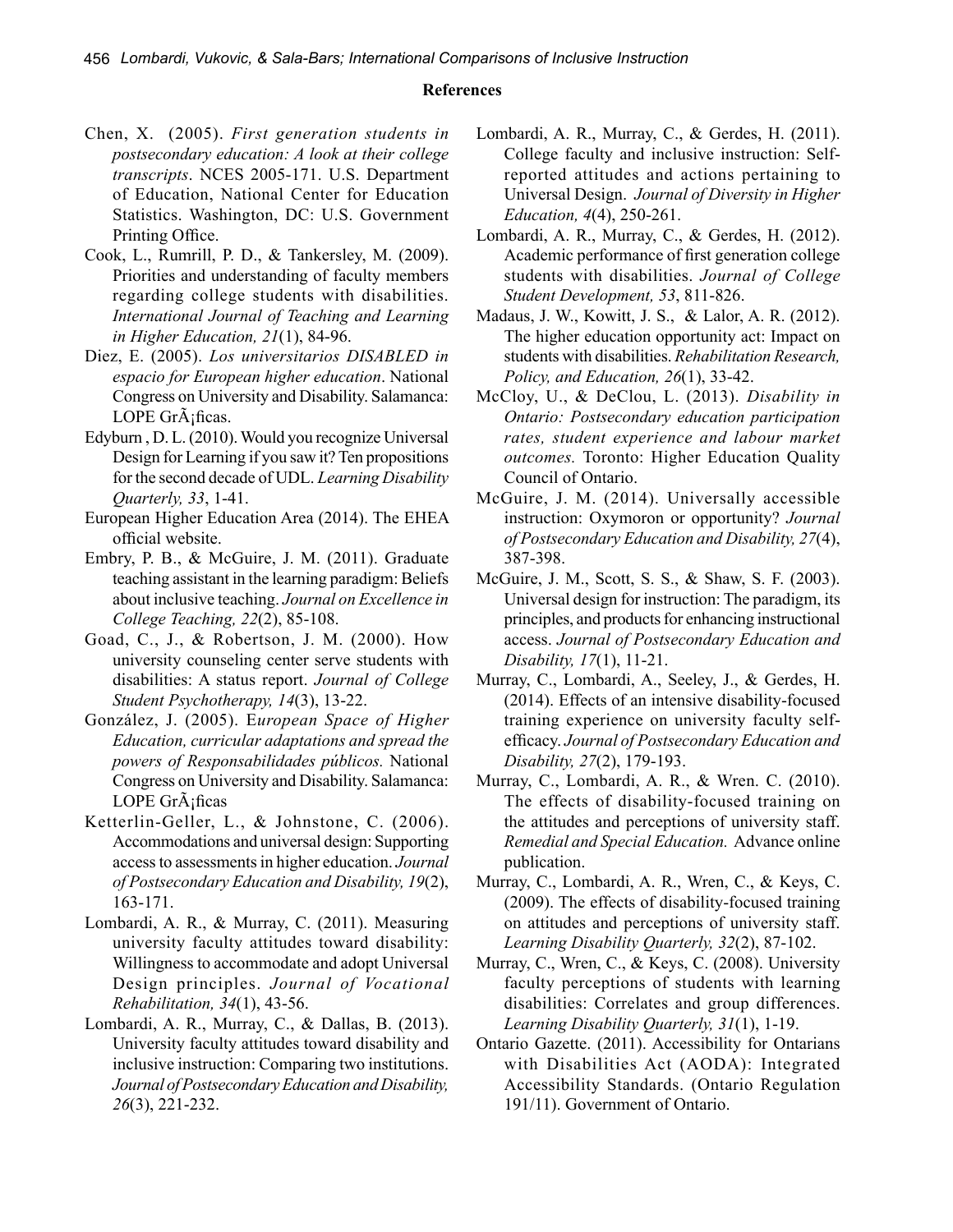- Orr, A. C., & Hammig, S. B. (2009). Inclusive postsecondary strategies for teaching students with learning disabilities: A review of the literature. *Learning Disability Quarterly, 32*(3), 181-196.
- Rao, K., Ok, M. W., & Bryant, B. R. (2014). A review of research on Universal Design educational models. *Remedial and Special Education, 35*(3), 153-166.
- Raue, K., & Lewis, L. (2011). *Students with disabilities at degree-granting postsecondary institutions*. (NCES-2011-018). U.S. Department of Education, National Center for Education Statistics. Washington, DC: U.S. Government Printing Office.
- Roberts, K. D., Pak, H. J., Brown, S. & Cook, B. (2011). Universal design for instruction in postsecondary education: A systematic review of empirically based articles. *Journal of Postsecondary Education and Disability, 24*(1), 5-15.
- Rose, D., Harbour, W., Johnston, S., Daley, S., & Abarbanell, L. (2006). Universal Design for Learning in postsecondary education: Reflections on principles and their application. *Journal of Postsecondary Education and Disability, 19* (2), 135-151.
- Sala-Bars, I. (2013). *University and disability: Building a model of inclusive classroom in the university context.* Doctoral thesis. Ramon Llull University. Barcelona, Spain: Tesis Doctorals en Xarxa. Available online: http://www.tesisenxarxa.net/ handle/10803/119739
- Scott, S. T., McGuire, J. M., & Shaw, S. F. (2003). Universal design of instruction: A new paradigm for adult instruction in postsecondary education. *Remedial and Special Education, 24*(6), 369-379.
- Sprong, M. E., Dallas, B., K., & Upton, T. D. (2014). Postsecondary faculty attitudes toward inclusive teaching strategies. *Journal of Rehabilitation, 80*(2), 12-20.
- Strayhorn, T. L. (2006). Factors influencing the academic achievement of first-generation college students. *NASPA Journal Online, 43*(4), 82-111.
- Thompson, S., Johnstone, C. J., & Thurlow, M. L. (2002). *Universal design applied to large scale assessments* (Synthesis Report 44). Minneapolis, MN: University of Minnesota, National Center on Educational Outcomes.
- Vogel, S. A., Holt, J. K., Sligar, S., & Leake, E. (2008). Assessment of campus climate to enhance student success. *Journal of Postsecondary Education and Disability, 21*(1), 15-31.
- Wolman, C., McCrink, C. S., Rodriguez, S. F., Harris-Looby, J. (2004). The accommodations of university students with disabilities inventory (AUSDI): Assessing American and Mexican faculty attitudes toward students with disabilities. *Journal of Hispanic Higher Education, 3*(3), 284-295.
- Zhang, D., Landmark, L., Reber, A., Hsu, H., Kwok, O., & Benz, M. (2010). University faculty knowledge, beliefs, and practices in providing reasonable accommodations to students with disabilities. *Remedial and Special Education, 31*(4), 276-286.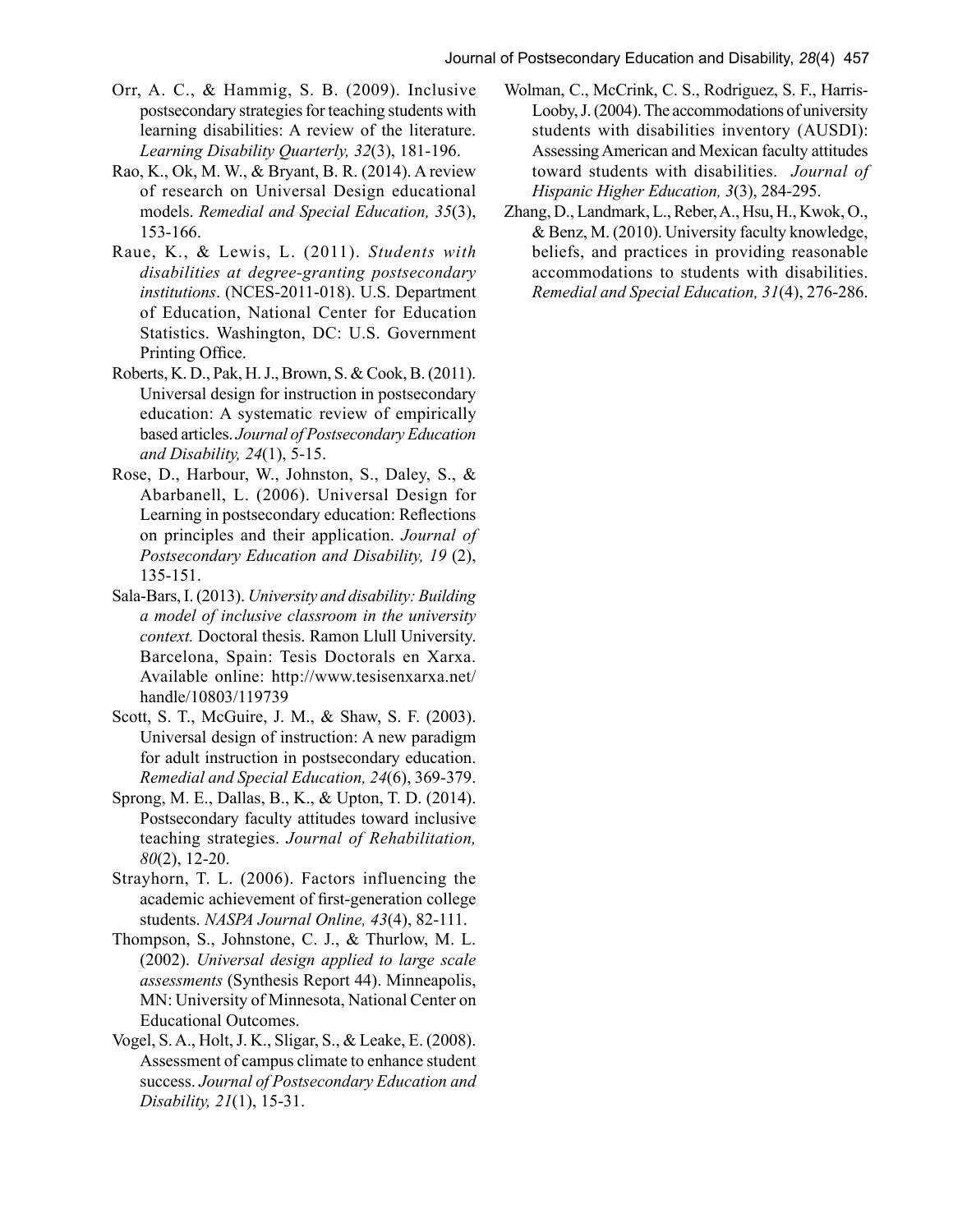#### **About the Authors Acknowledgement**

Allison Lombardi received her M.A. degree in Education from the University of California, Berkeley, and Ph.D. from the University of Oregon. She is currently an assistant professor in the Department of Educational Psychology at the University of Connecticut. Her research interests include college and career readiness for students with disabilities and promoting inclusive instruction among university faculty. She can be reached by email at: allison. lombardi@uconn.edu.

Boris Vukovic received his B.A. in psychology and M.Ed. in counselling in Ottawa, Canada, and is presently completing his Ph.D. in educational psychology from McGill University in Montreal. He has worked for close to 15 years in postsecondary disability services at Carleton University in Ottawa, with research interests in accessibility and inclusion in postsecondary educational practices. Boris can be reached by email at: boris.vukovic@carleton.ca.

Ingrid Sala-Bars received her B.A. degree in psychology from Ramon Llull University and Ph.D from Ramon Llull University. She is currently a professor in the Department of Psychology, Education and Sport Sciences, Blanquerna at Ramon Llull University, and a member of the Disability and Quality of Life Research Group. She is focuses on Disability and University, Social and Educational Inclusion, and Universal Design Applied to Learning (DUA). She can be reached by email at: ingridsb@blanquerna.url.edu. This research was supported in part by funding from the U.S. Department of Education, Office of Postsecondary Education, Award No. P333A080037. The views expressed are solely our own.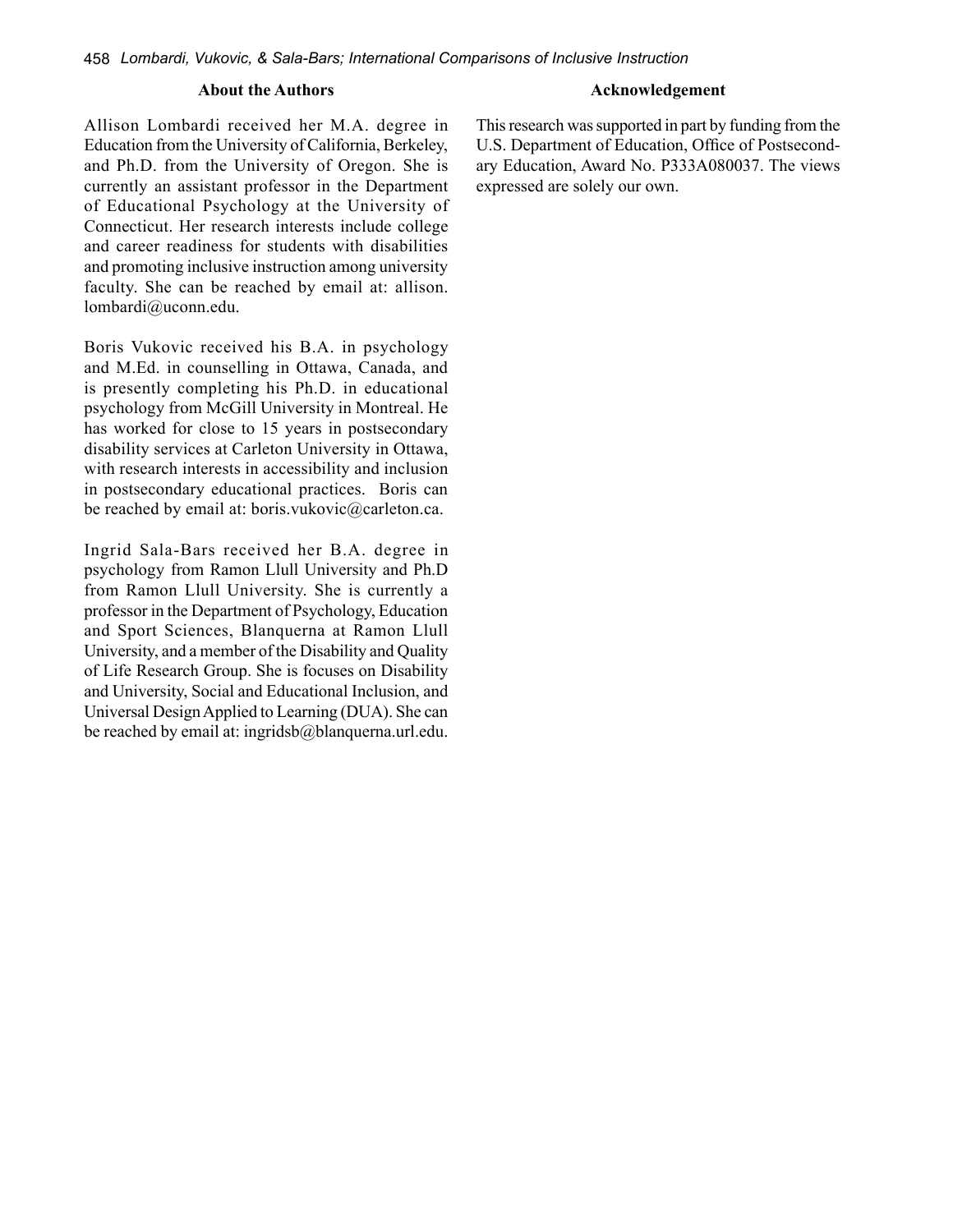## **Appendix**

## **Inclusive Teaching Strategies Inventory (ITSI) subscales, items, and response stems**

| <b>Response Stem</b>                | Attitudes: I believe it's important to<br>Actions: I do                                                                                                                                                               |  |
|-------------------------------------|-----------------------------------------------------------------------------------------------------------------------------------------------------------------------------------------------------------------------|--|
| Subscale                            | Item                                                                                                                                                                                                                  |  |
| Accommodations                      | allow students with documented disabilities to use technology (e.g. laptop,<br>calculator, spell checker) to complete tests even when such technologies are<br>not permitted for use by students without disabilities |  |
|                                     | provide copies of my lecture notes or outlines to students with documented<br>disabilities                                                                                                                            |  |
|                                     | provide copies of my overhead and/or PowerPoint presentations to students<br>with documented disabilities                                                                                                             |  |
|                                     | allow flexible response options on exams (e.g. change from written to oral)<br>for students with documented disabilities                                                                                              |  |
|                                     | allow students with documented disabilities to digitally record (audio or<br>visual) class sessions                                                                                                                   |  |
|                                     | make individual accommodations for students who have disclosed their<br>disability to me                                                                                                                              |  |
|                                     | arrange extended time on exams for students who have documented<br>disabilities                                                                                                                                       |  |
|                                     | extend the due dates of assignments to accommodate the needs of students<br>with documented disabilities                                                                                                              |  |
| <b>Accessible Course Materials</b>  | use a course website (e.g. Blackboard or faculty web page)                                                                                                                                                            |  |
|                                     | put my lecture notes online for ALL students (on Blackboard or another<br>website)                                                                                                                                    |  |
|                                     | post electronic versions of course handouts                                                                                                                                                                           |  |
|                                     | allow students flexibility in submitting assignments electronically (e.g. mail<br>attachment, digital drop box)                                                                                                       |  |
| <b>Course Modifications</b>         | allow a student with a documented disability to complete extra credit<br>assignments                                                                                                                                  |  |
|                                     | reduce the overall course reading load for a student with a documented<br>disability even when I would not allow a reduced reading load for another<br>student                                                        |  |
|                                     | reduce the course reading load for ANY student who expresses a need                                                                                                                                                   |  |
|                                     | allow ANY student to complete extra credit assignments in my course(s)                                                                                                                                                |  |
| <b>Inclusive Lecture Strategies</b> | repeat the question back to the class before answering when a question is<br>asked during a class session                                                                                                             |  |
|                                     | begin each class session with an outline/agenda of the topics that will be<br>covered                                                                                                                                 |  |
|                                     | summarize key points throughout each class session                                                                                                                                                                    |  |
|                                     | connect key points with larger course objectives during class sessions                                                                                                                                                |  |